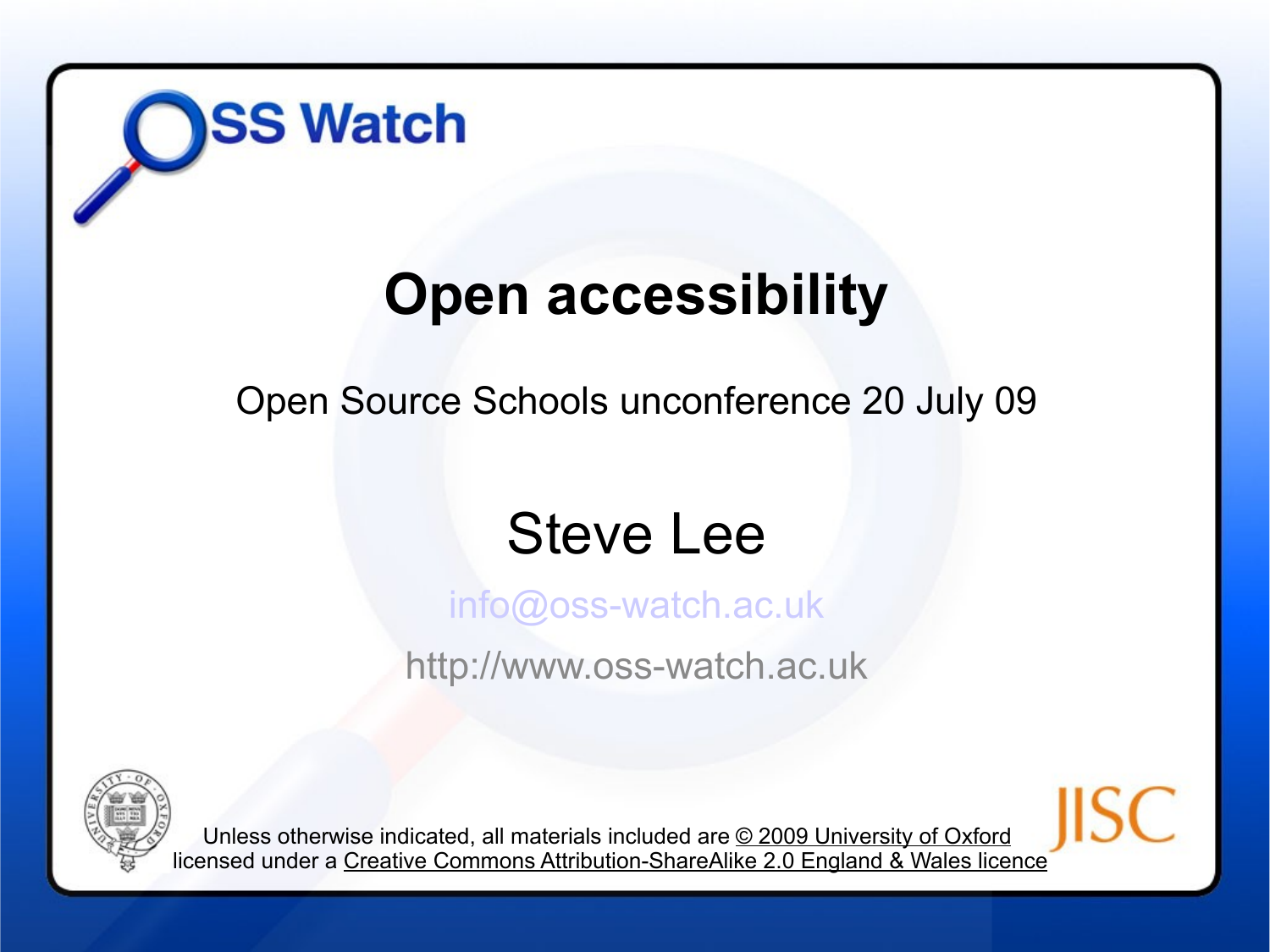## **Overview**

• Accessibility

- Communities, people, projects
- Demo of NVDA, Dasher & Maavis



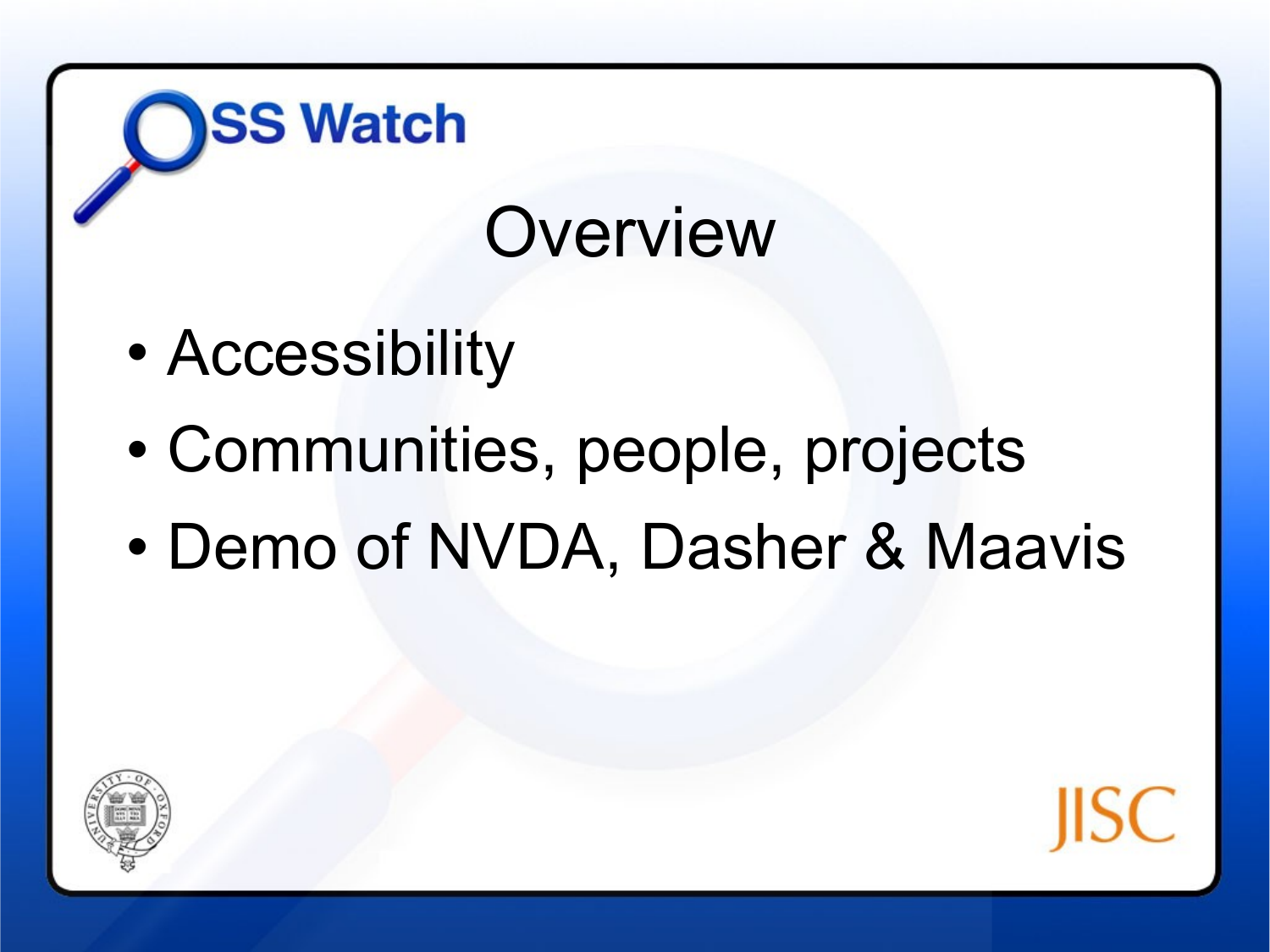## Me

- Developer, writer, consultant, pest
- Education & accessibility

- Mozilla, GNOME, OATSoft, SF-UK, Project:Possibility, Straight-street
- OSS Watch Community officer, accessibility special interest



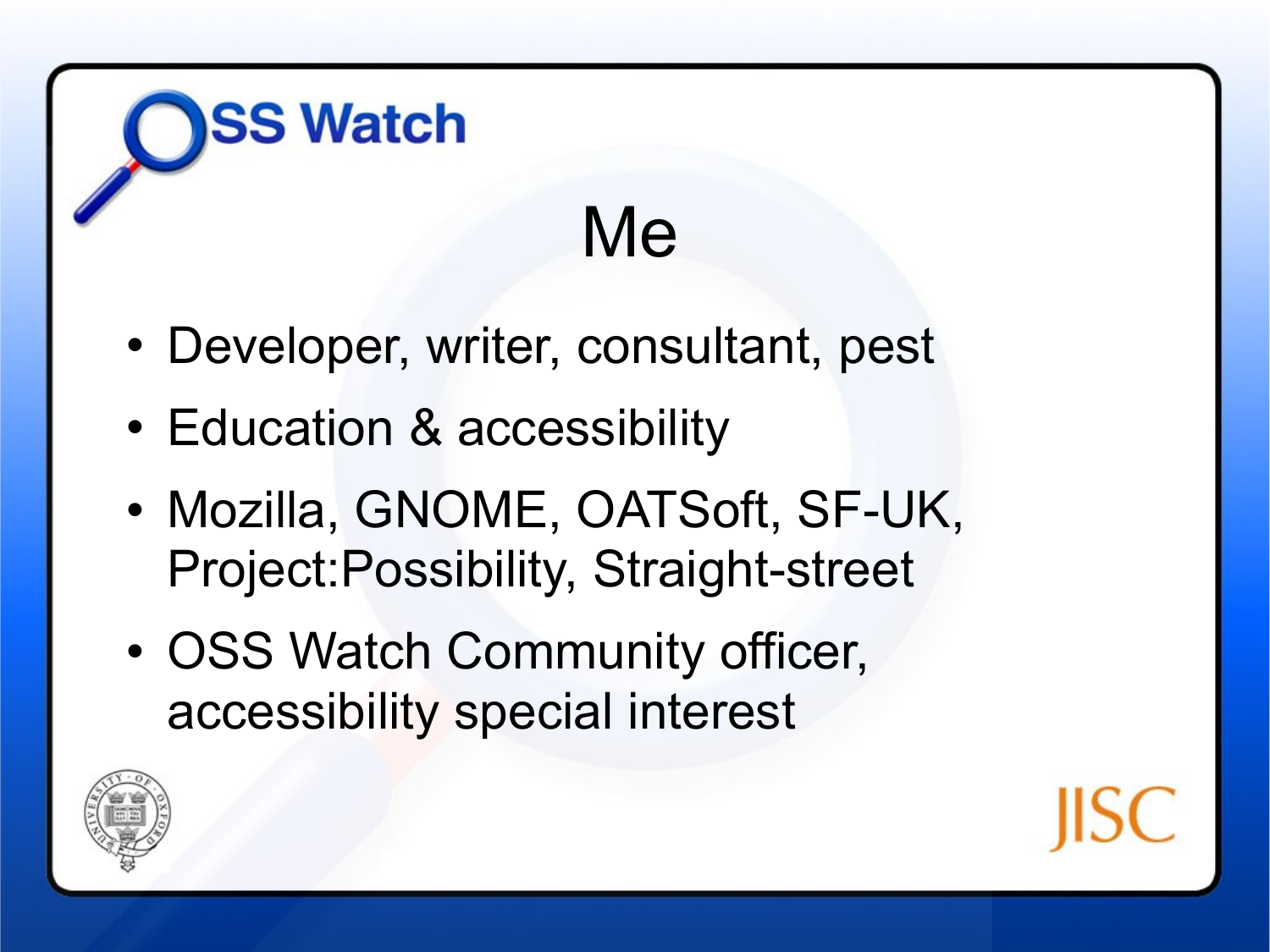## OSS Watch

- JISC funded open source software advisory service
- Advise on procurement, engagement, development, legal
- Consultancy, events, presentations
- Publications

**SS Watch** 

• Briefing notes, surveys, case studies, slides



• Wiki and team blog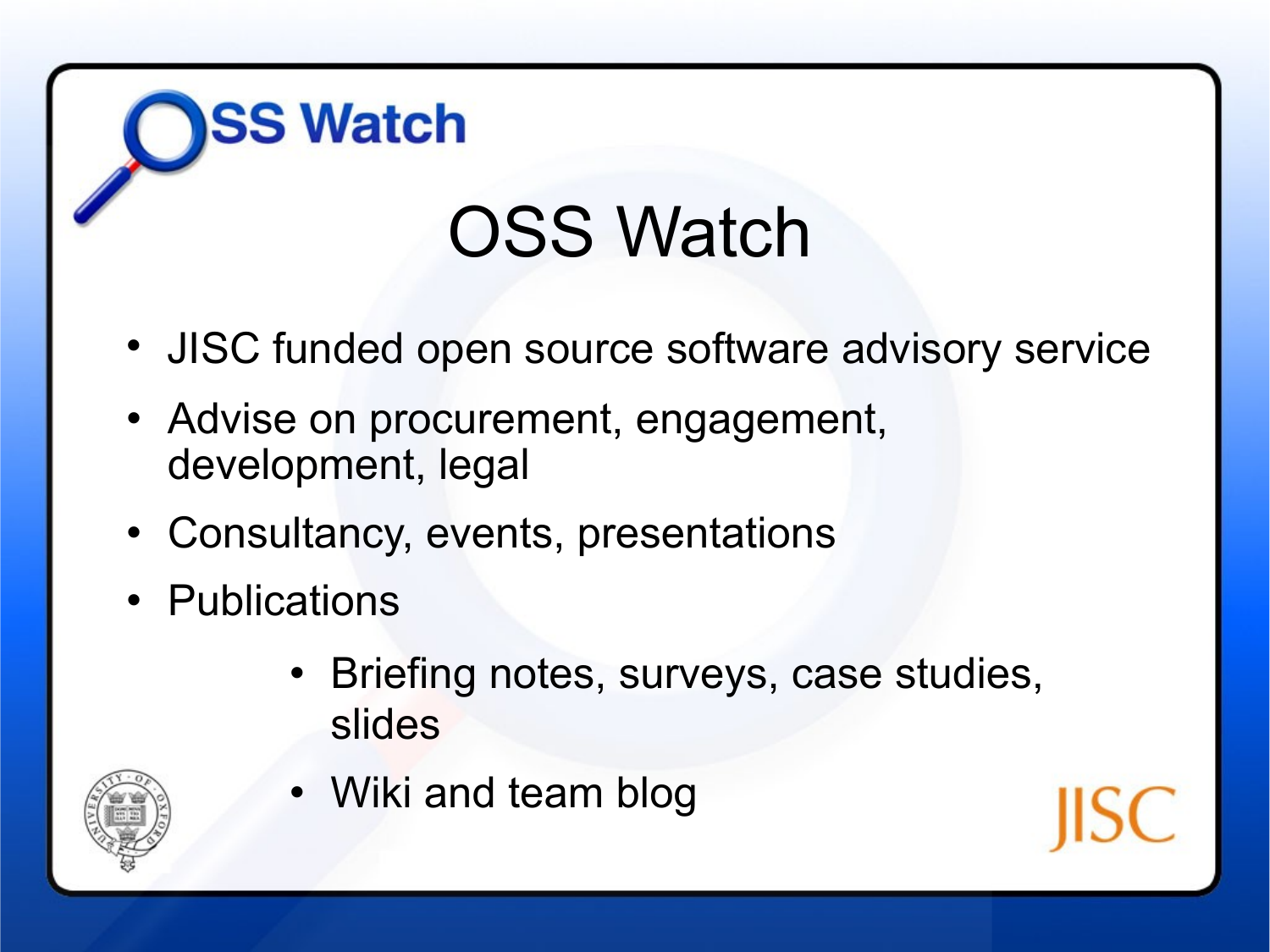## **Accessibility**

• Ensure ICT is useable by everyone according to individual preferences or requirements

- Choice in interaction style and presentation formats
	- Not just mouse and screen
- Do not exclude people with disabilities or elderly
- Kerb cut effect: meeting specific requirements often has more general applications



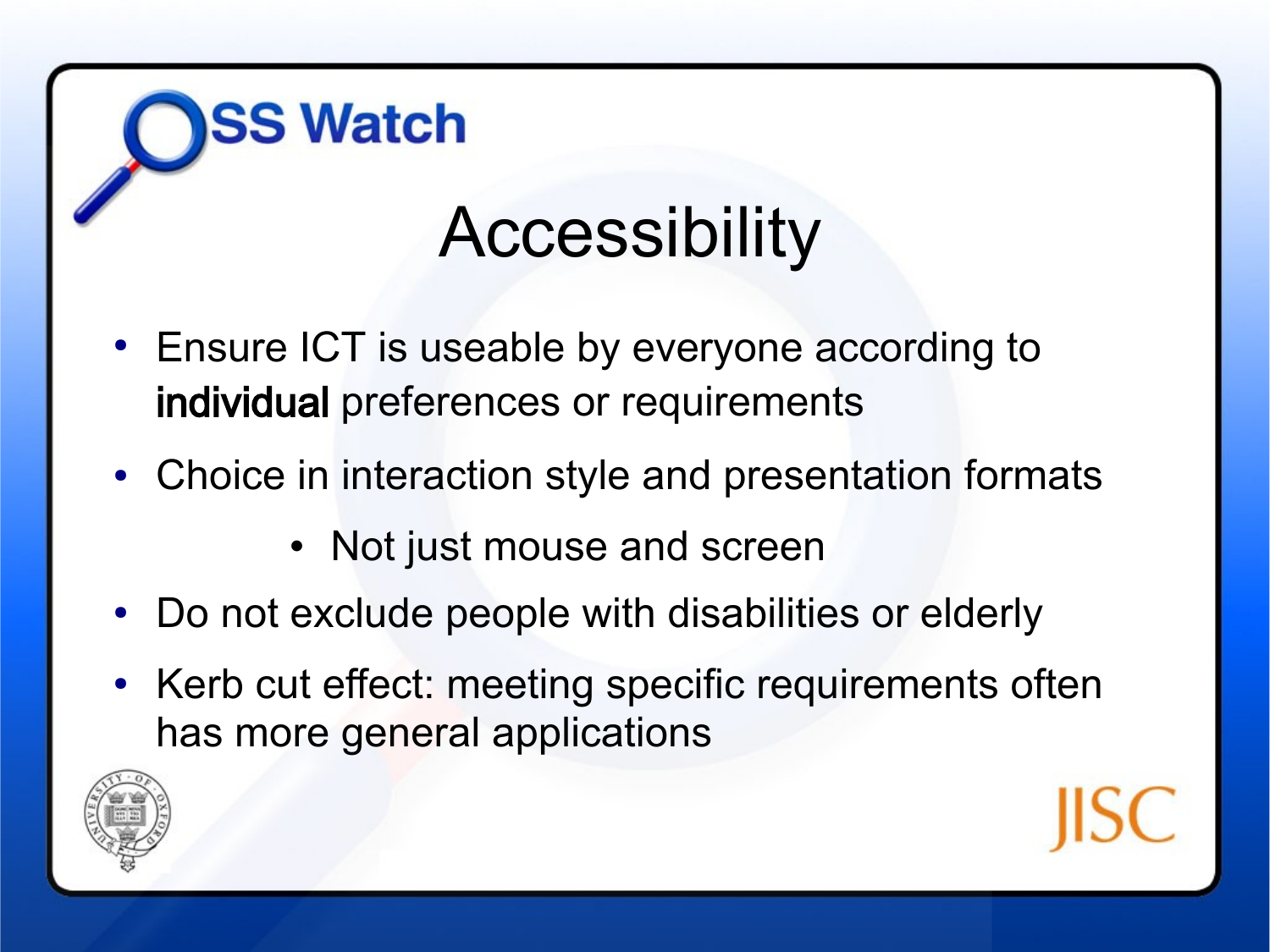#### Use Cases

- It's common to categorise disabilities
	- Visual

**SS Watch** 

- Auditory
- Physical
- Cognitive (including print)
- Everyone is unique combination of abilities
- Accessibility overlaps with usability

Perform user testing - don't just follow checklists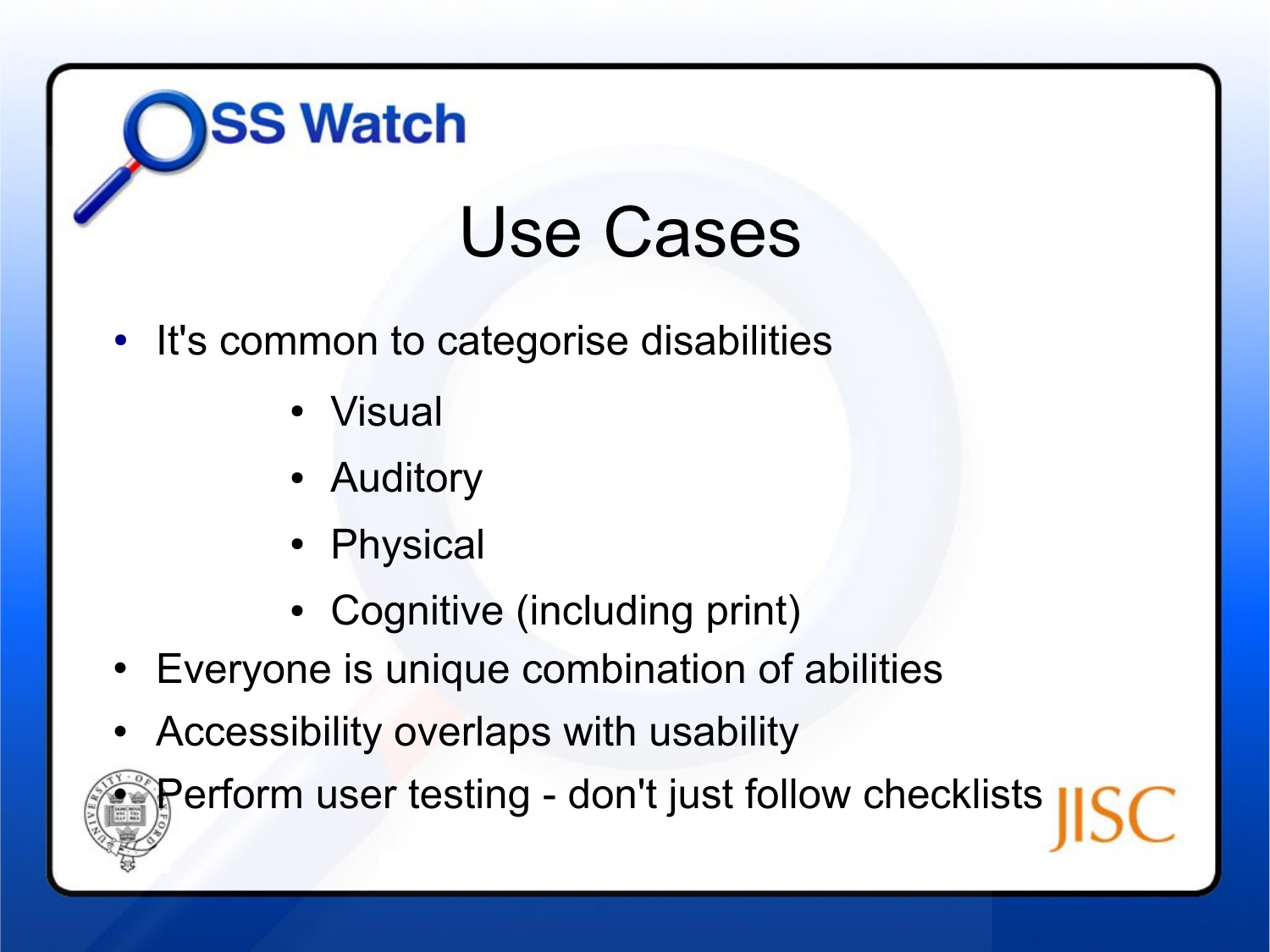# Accessibility and AT

• Individual program options

**SS Watch** 

- Adjustments built into OS desktop
	- Mouse / key settings
	- Fonts size, colours
- Specialist software / hardware for alternative input and output
	- Screen readers speech + Braille



On Screen Keyboard, eye gaze, head track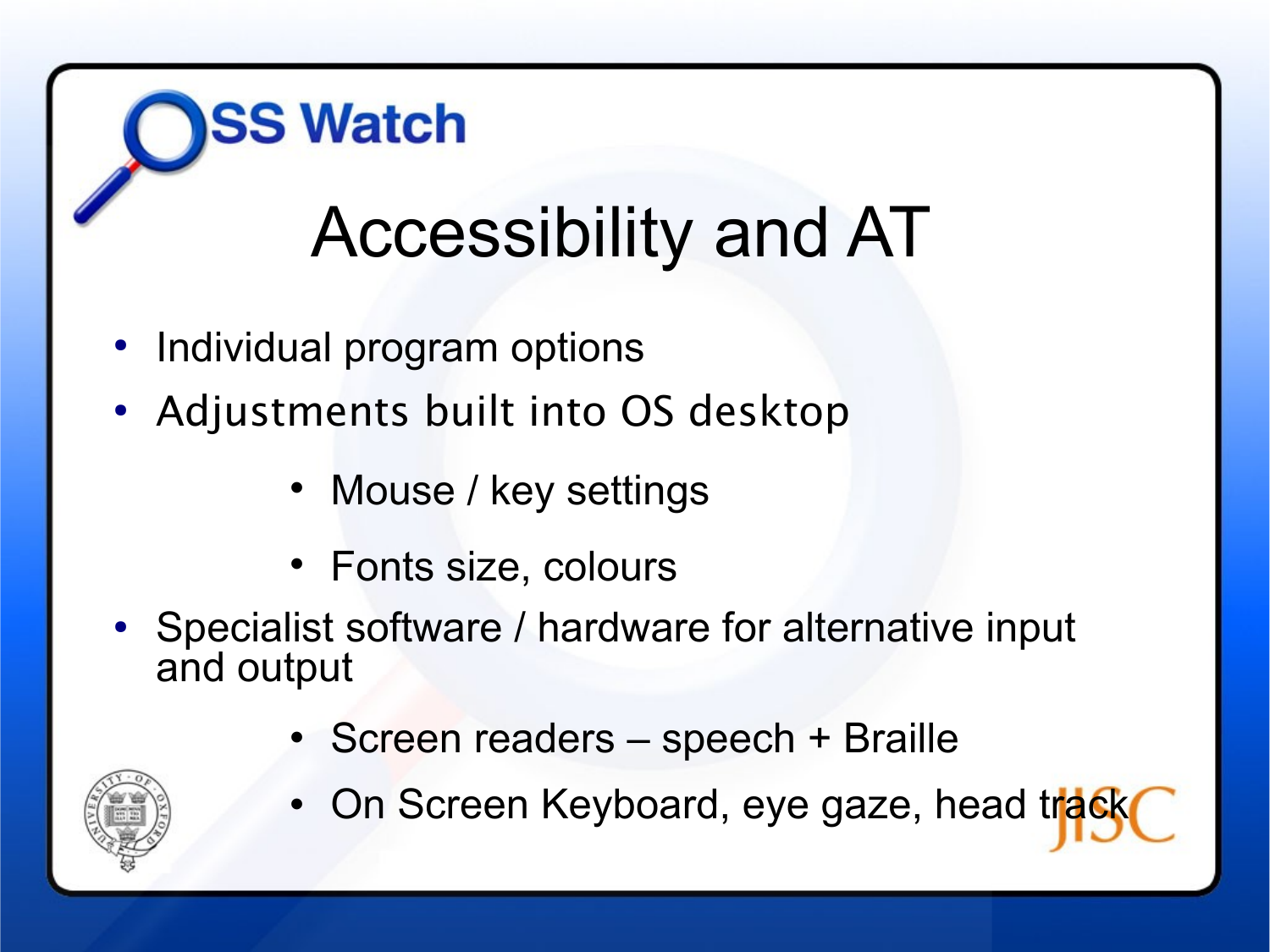#### Alternative content streams

Closed captions

- Audio description
- Alternative text for images



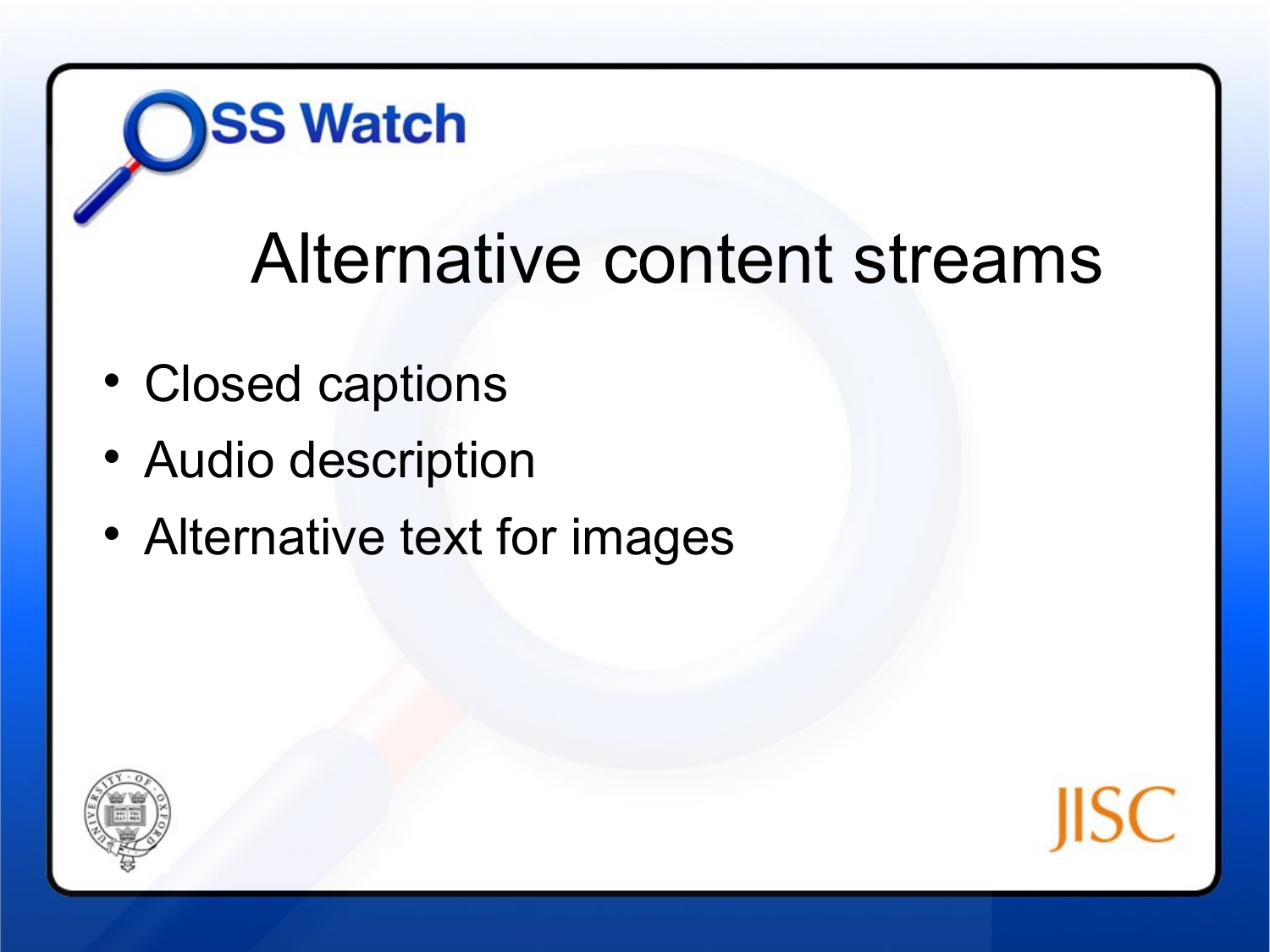#### Integration technology

- Accessibility APIs (MSAA, UAE, AT/SPI)
- ...also good for testing via user interface
- Alternative input/output devices
- Gestures



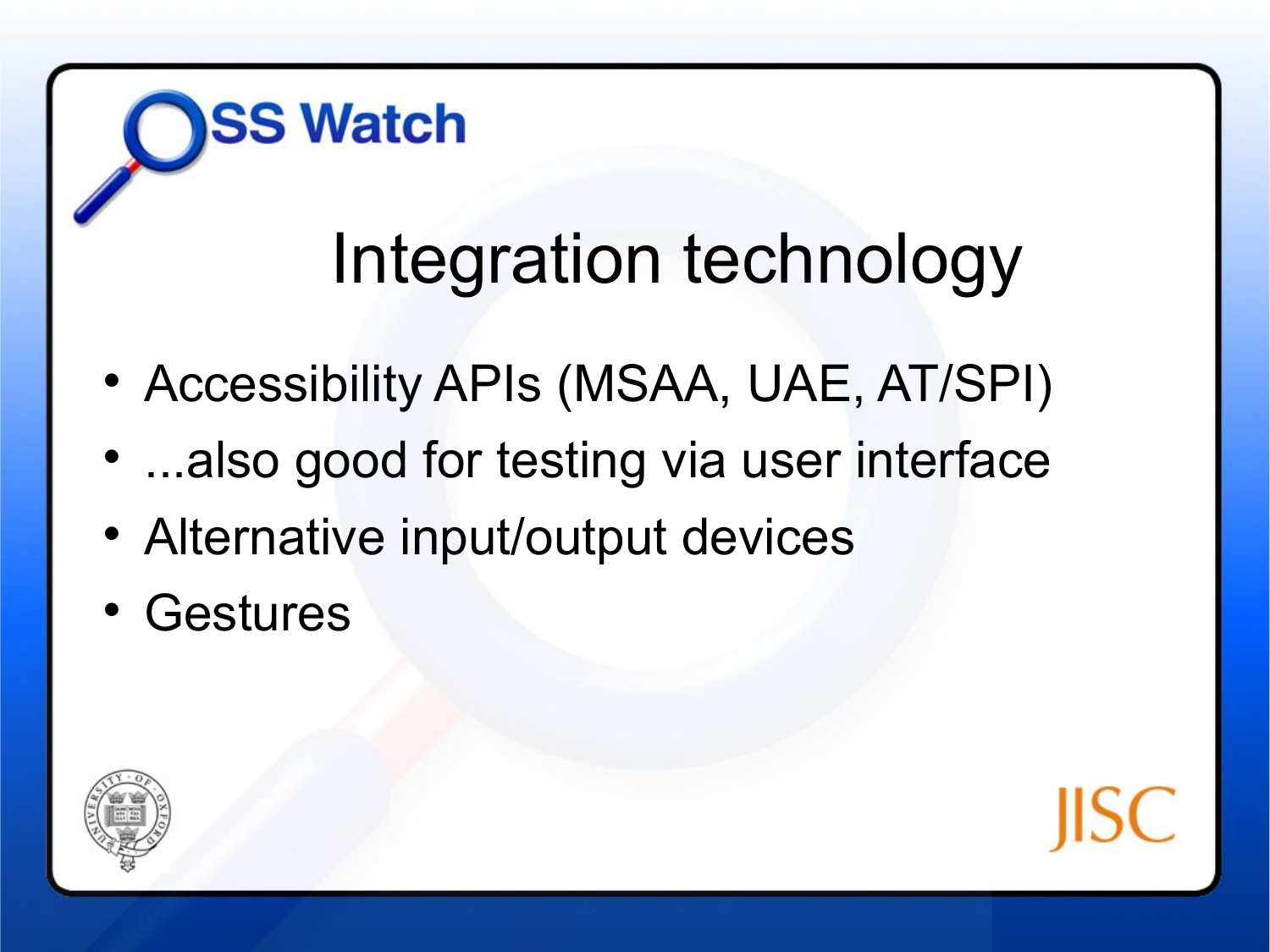## Web

- Accessibility related to open standards
- Originally rendering decided by user agent
- Content now Rich Internet Applications
- Kurb cut, e.g. SEO from structural markup
- WCAG-2



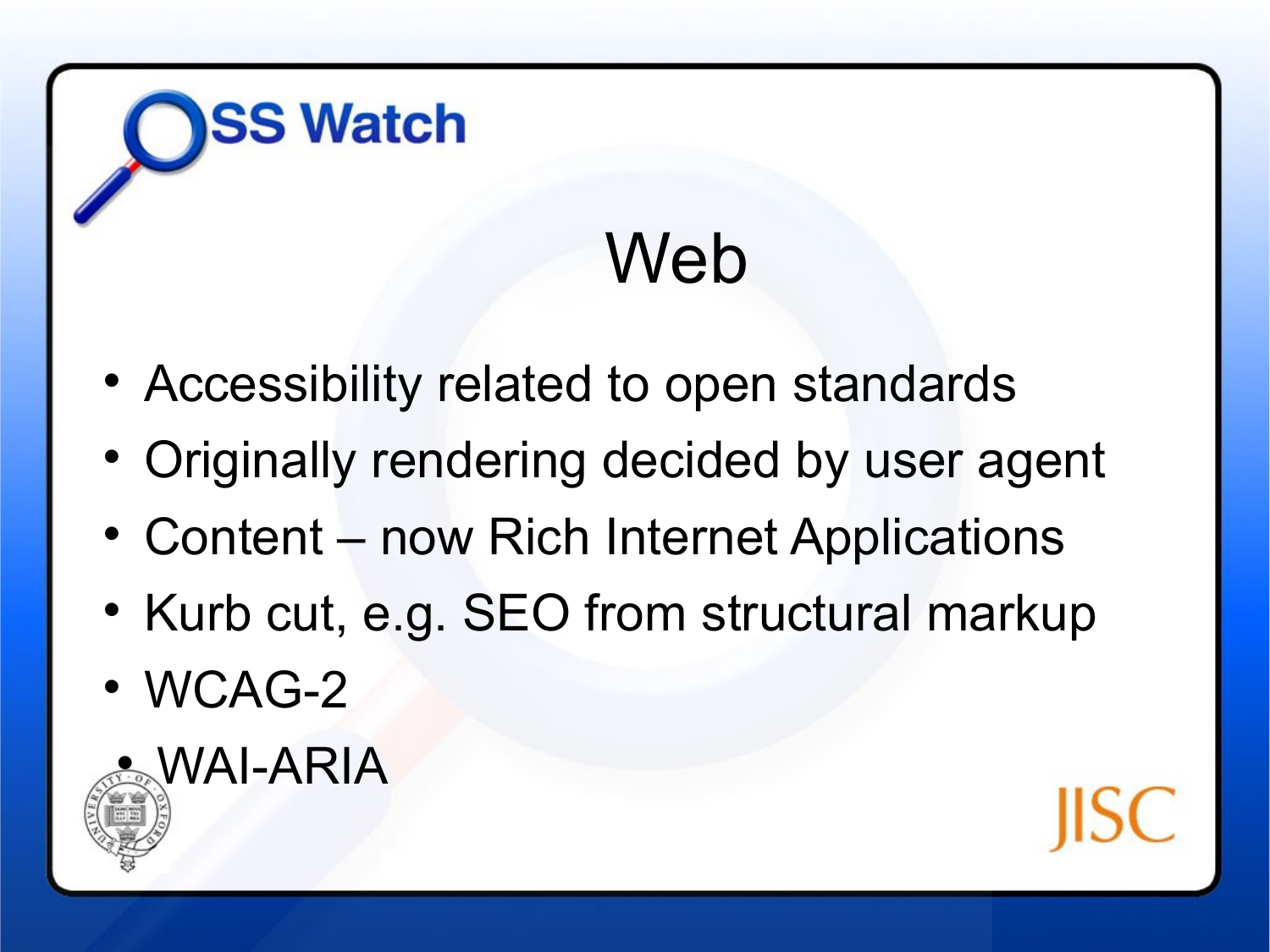## 'Open' Accessibility

- Users engage in non commercial ways
- Community voice

- Innovation
- Inclusion
- Companies are conservative, need example



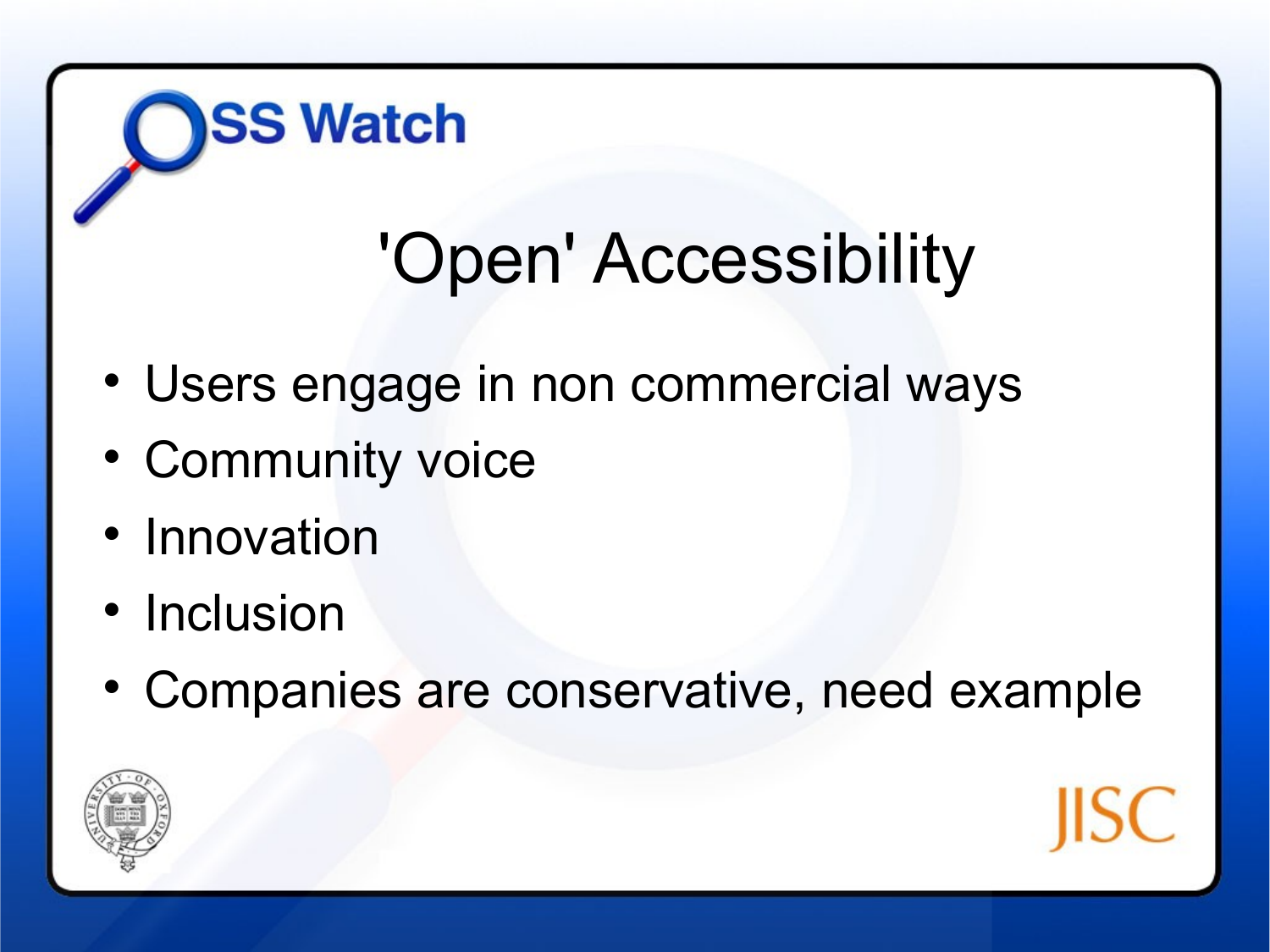# **SS Watch** Communities, people & projects

- Mozilla community 'hub' around browser
- GNOME Linux, Solaris
- OATSoft find OATS, community
- Project: Possibility USC, UCLA students
- Raising the Floor web collaboration
- AEGIS EU funded Sun technologies



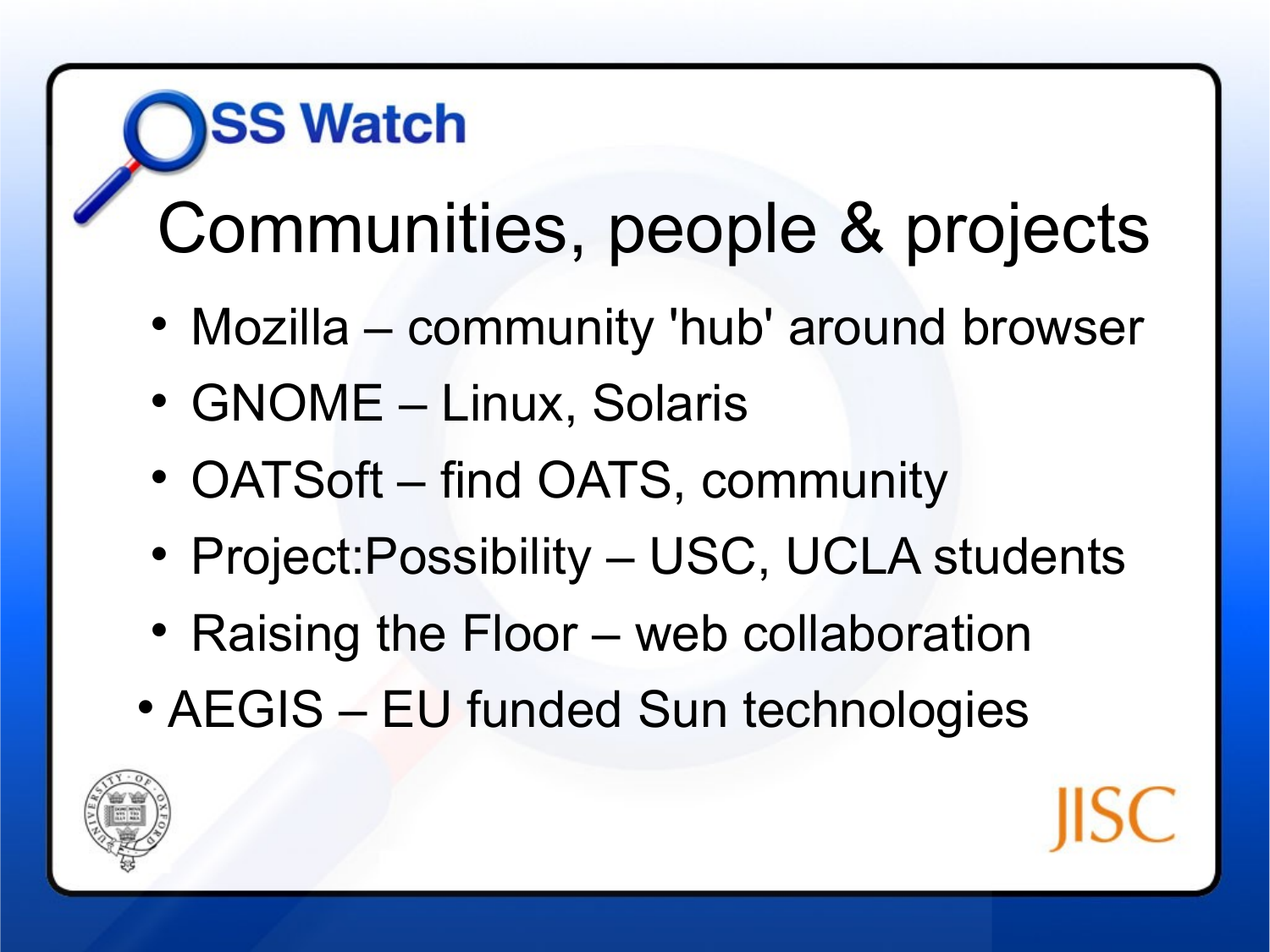# **SS Watch** Communities, people & projects

- TechDis JISC Service
- Southampton E.A. Draffen
- AccessApps RSC Scotland
	- OSS Watch case study



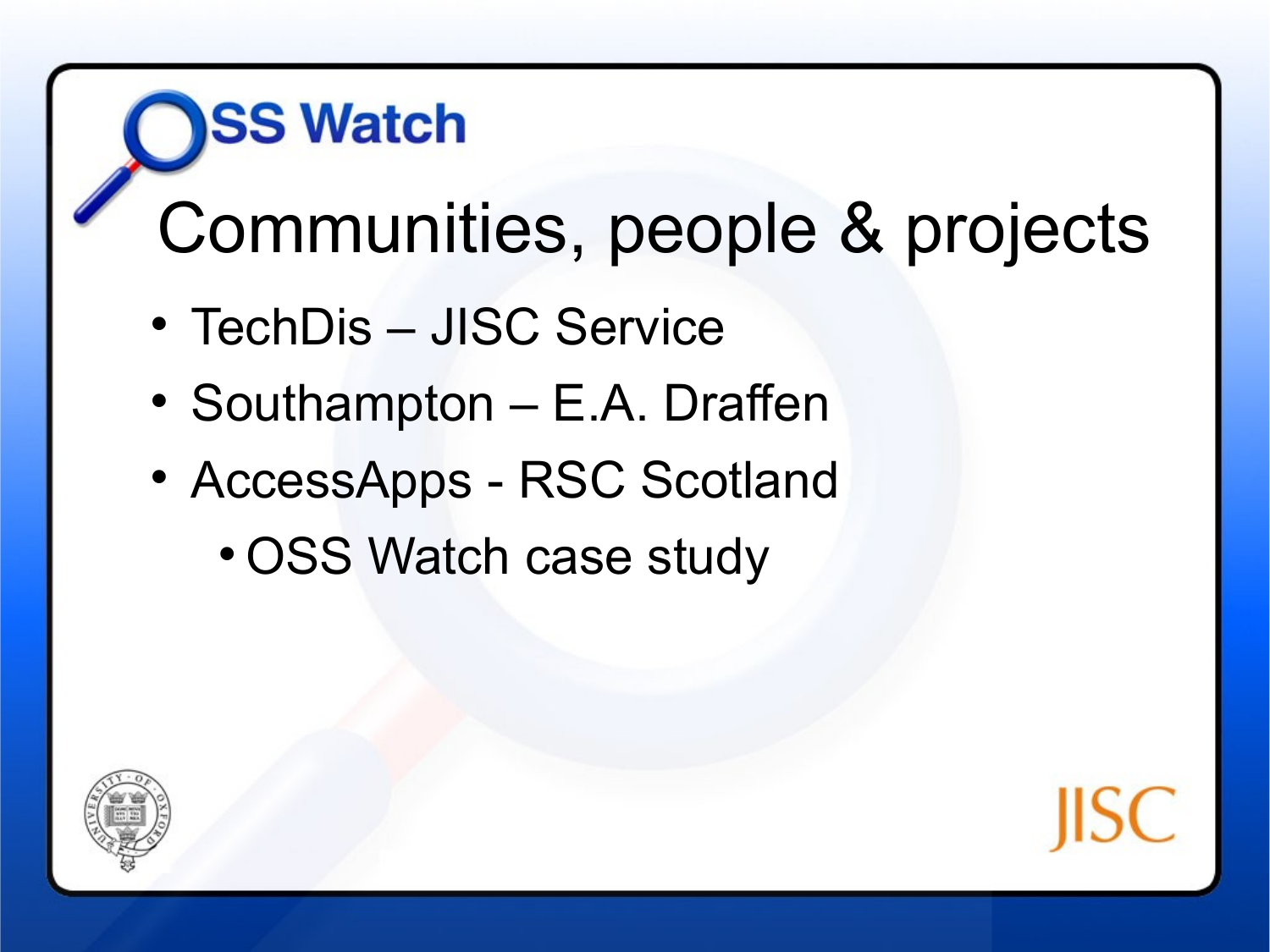## Projects

• NVDA – screen reader

**SS Watch** 

- Dasher alternative input
- Maavis simple media access & comms
- Accerciser
- Firebug accessible web debugger



 $\bullet$ 

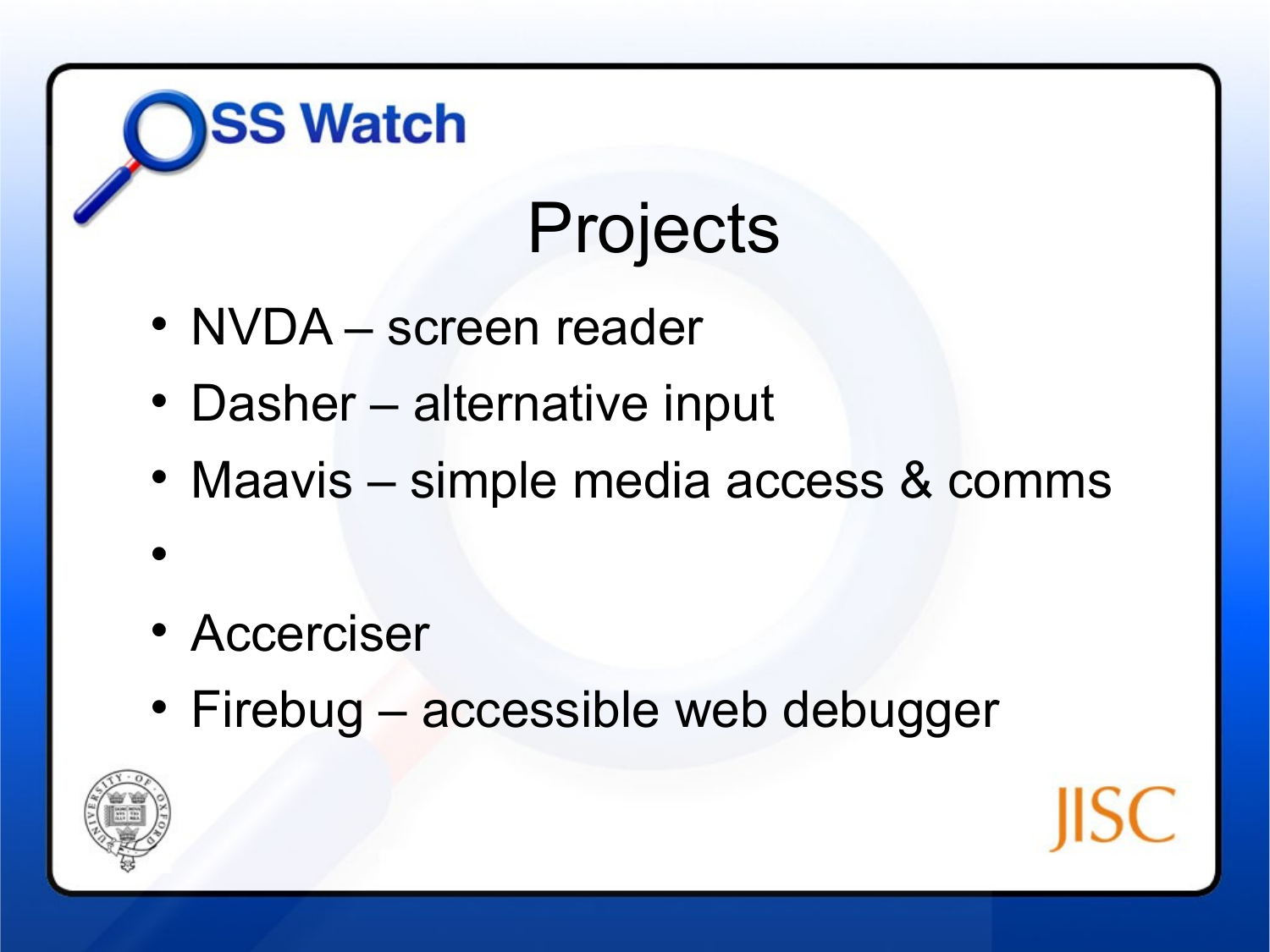## Demo

• NVDA – screen reader

- Firevox WAI-ARIA live regions
- Dasher alternative input
- Maavis simple media access & comms